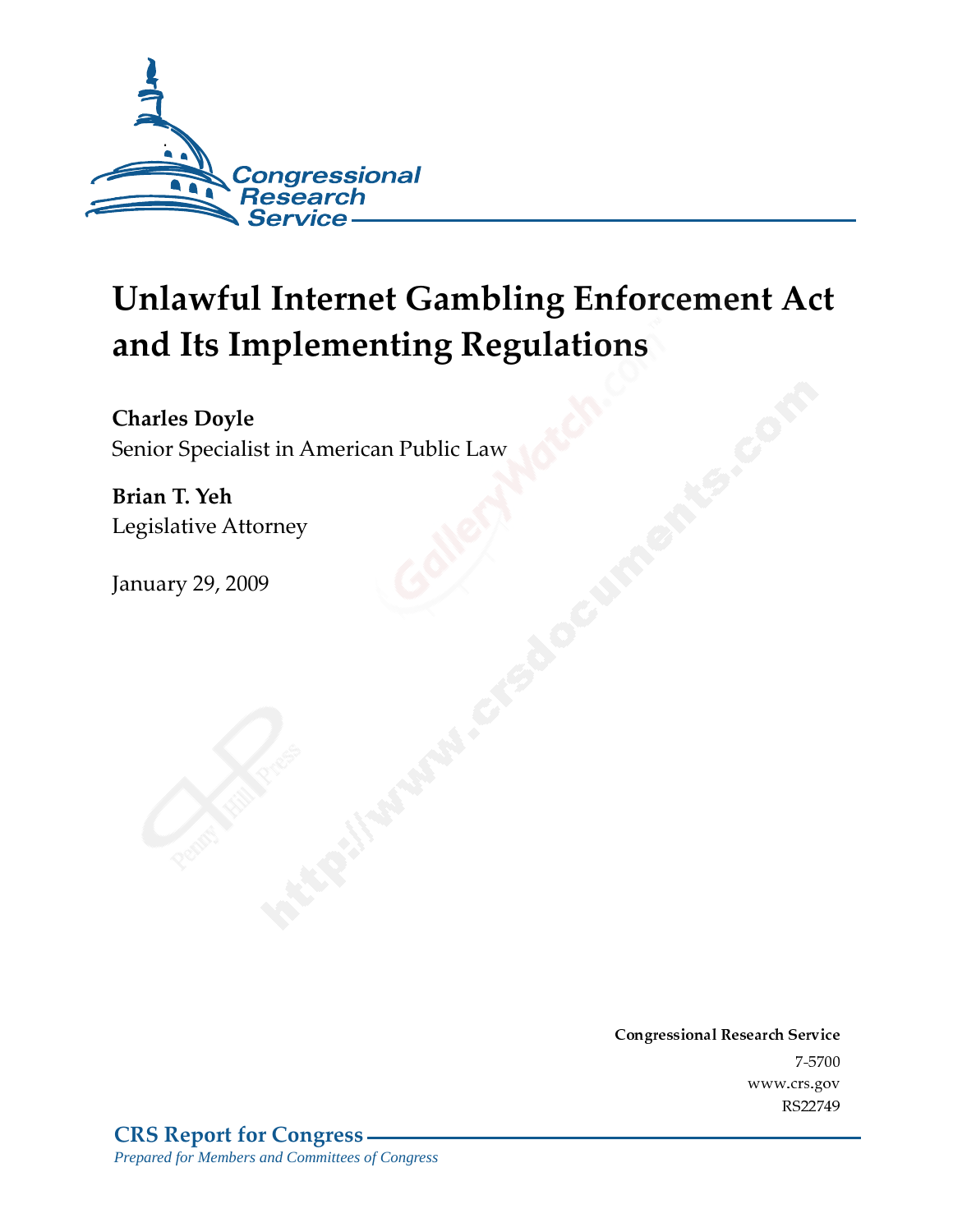### Summary

The Unlawful Internet Gambling Enforcement Act (UIGEA) seeks to cut off the flow of revenue to unlawful Internet gambling businesses. It outlaws receipt of checks, credit card charges, electronic funds transfers, and the like by such businesses. It also enlists the assistance of banks, credit card issuers and other payment system participants to help stem the flow. To that end, it authorizes the Treasury Department and the Federal Reserve System (the Agencies), in consultation with the Justice Department, to promulgate implementing regulations. Proposed regulations were announced with a comment period that ended on December 12, 2007, 72 *Fed. Reg.* 56680 (October 4, 2007). After taking into consideration the public comments on the proposed rule, the Agencies adopted a final rule implementing the provisions of the UIGEA, 73 *Fed. Reg.* 69382 (November 18, 2008); the rule is effective January 19, 2009, with a compliance date of December 1, 2009.

The final rule substantially resembles the proposed rule, with several modifications in response to public comments. It addresses the feasibility of identifying and interdicting the flow of illicit Internet gambling proceeds in five payment systems: card systems, money transmission systems, wire transfer systems, check collection systems, and the Automated Clearing House (ACH) system. It suggests that, except for financial institutions that deal directly with illegal Internet gambling operators, tracking the flow of revenue within the wire transfer, check collection, and ACH systems is not feasible at this point. It therefore exempts them from the regulations' requirements. It charges those with whom illegal Internet gambling operators may deal directly within those three systems, and participants in the card and money transmission systems, to adopt policies and procedures to enable them to identify the nature of their customers' business, to employ customer agreements barring tainted transactions, and to establish and maintain remedial steps to deal with tainted transactions when they are identified. The final rule provides nonexclusive examples of reasonably designed policies and procedures to prevent restricted transactions. The rule also explains why the Agencies rejected a check-list-of-unlawful-Internetgambling-operators approach, asserting that such a list of businesses would not be practical, efficient, or effective in preventing unlawful Internet gambling. Rather, the Agencies argued that flexible, risk-based due diligence procedures conducted by participants in the payment systems, in establishing and maintaining commercial customer relationships, is the most effective method to prevent or prohibit the restricted transactions.

Several bills were introduced in the  $110<sup>th</sup>$  Congress relating to Internet gambling, including H.R. 2046 (Internet Gambling Regulation and Enforcement Act), H.R. 2607 and H.R. 5523 (Internet Gambling Regulation and Tax Enforcement Act), H.R. 2610 (Skill Game Protection Act), and H.R. 6870 (Payments System Protection Act of 2008). This report will be updated if similar legislation is introduced in the  $111<sup>th</sup>$  Congress.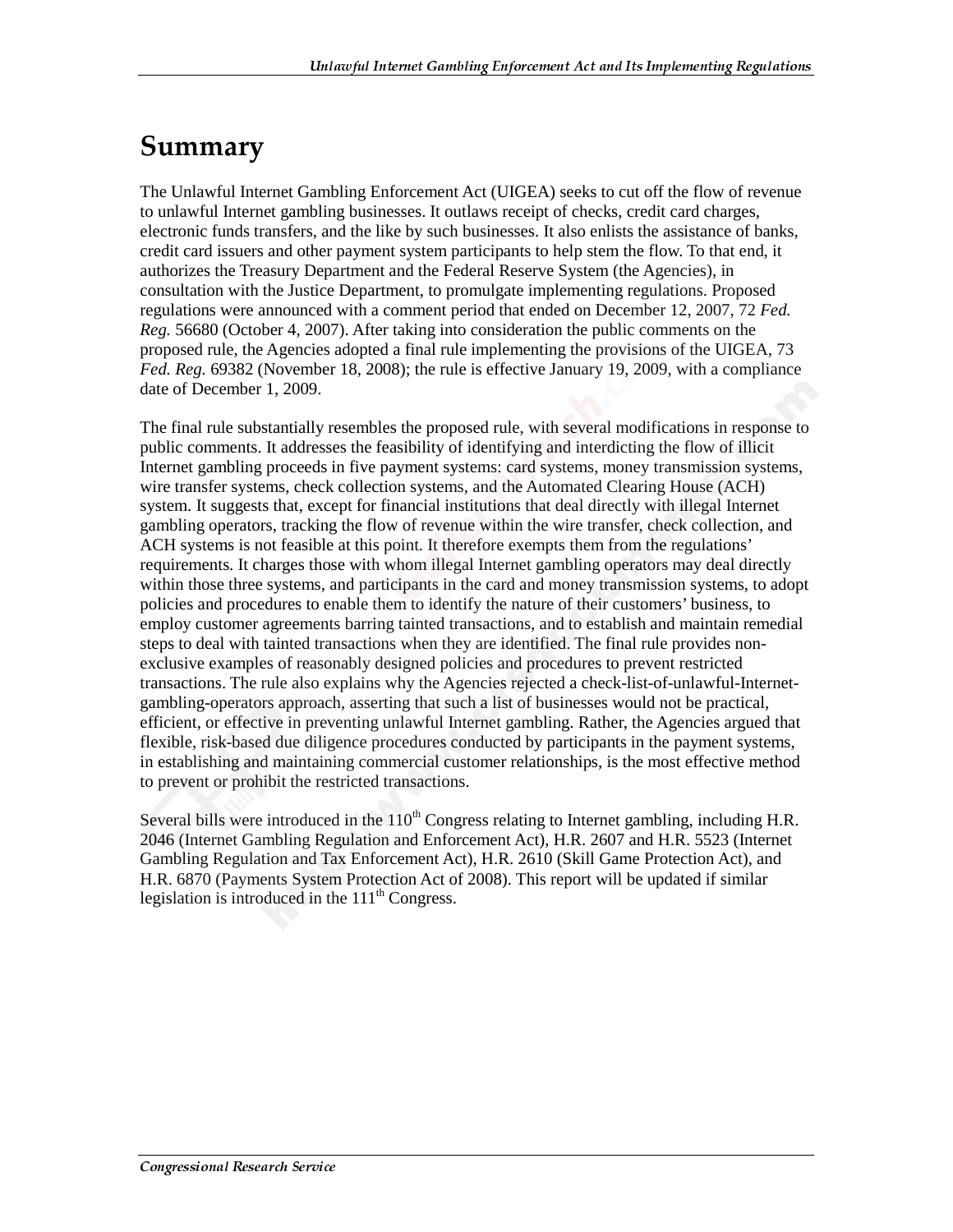### **Contents**

#### Contacts

|--|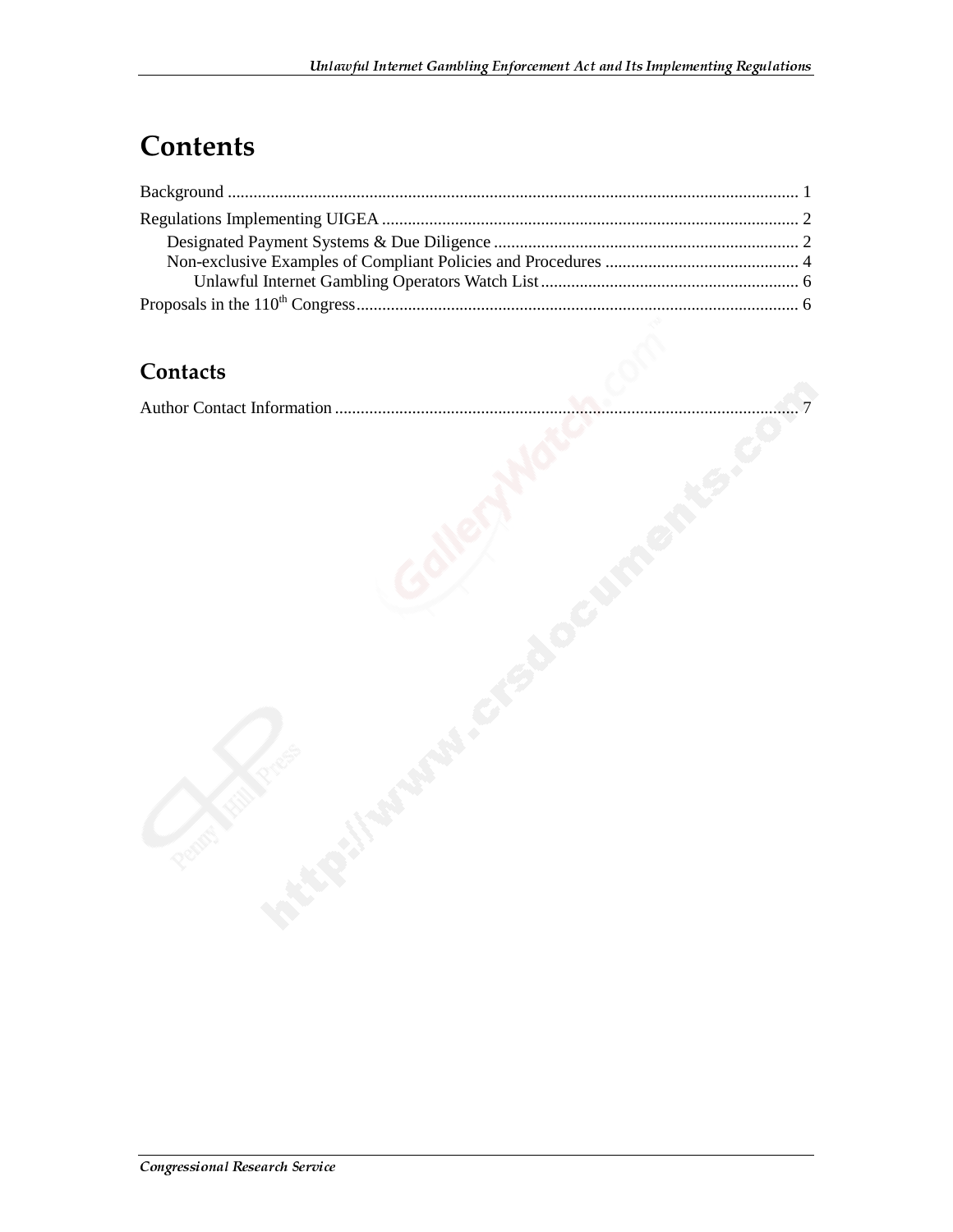### Background

Passage of the Unlawful Internet Gambling Enforcement Act (UIGEA) in 2006 as Title VIII of the SAFE Port Act<sup>1</sup> represented the culmination of legislative consideration that began with the recommendations of the National Gambling Commission.2

UIGEA prohibits gambling businesses from accepting checks, credit cards charges, electronic transfers, and similar payments in connection with illegal Internet gambling.<sup>3</sup> It exempts lawful intrastate and intratribal Internet gambling operations that feature age and location verification requirements imposed as a matter of law.<sup>4</sup> It leaves in place questions as to the extent to which the Interstate Horseracing Act curtails the reach of other federal laws,<sup>5</sup> an issue at the center of World Trade Organization (WTO) litigation.<sup>6</sup> It instructs the Secretary of the Treasury and the Board of Governors of the Federal Reserve, in consultation with the Attorney General, to issue implementing regulations within 270 days of passage.<sup>7</sup>

As a consequence of UIGEA and Department of Justice enforcement efforts, NETeller, which reportedly processed more than \$10 billion in gambling proceeds between U.S. customers and offshore Internet gambling business from 1999 to 2007, entered into a deferred prosecution agreement under which it agreed to discontinue U.S. operations, cooperate with investigators, and to pay the U.S. \$136 million in sanctions and to return an additional \$96 million to U.S. customers.<sup>8</sup> Several offshore Internet gambling companies have apparently sought similar agreements.<sup>9</sup> A number of large banking institutions, which underwrote the initial public offers for offshore Internet gambling companies on the London stock exchange, have been the targets of grand jury subpoenas as well. $^{10}$ 

<sup>3</sup> 31 U.S.C. 5363.

 $\overline{a}$ 

4 31 U.S.C. 5362.

<sup>1</sup> P.L. 109-347, 120 Stat. 1952 (31 U.S.C. 5361-5367) (2006).

<sup>2</sup> National Gambling Impact Study Commission, *Final Report* at 5-12 (1999). Earlier related CRS Reports include CRS Report RS22418, *Internet Gambling: Two Approaches in the 109th Congress*, from which some of this report is drawn, and CRS Report RS21487, *Internet Gambling: A Sketch of Legislative Proposals in the 108th and 109th Congresses*, which includes a more extensive discussion of the legislation's evolution.

<sup>&</sup>lt;sup>5</sup> 31 U.S.C. 5362(10)(D)(iii). The Justice Department and certain members of the horse racing industry disagree over the extent to which the Horseracing Act amends the coverage of the Wire Act which outlaws the interstate transmission by wire of certain information related to gambling. UIGEA simply denies that its provisions are intended to resolve the dispute.

<sup>6</sup> *See e.g.*, *Don't Bet on the United States's Internet Gambling Laws: The Tension Between Internet Gambling Legislation and World Trade Organization Commitments*, 2007 COLUMBIA BUSINESS LAW REVIEW 439.

<sup>7</sup> 31 U.S.C. 5364.

<sup>8</sup> "Neteller to Pay Dollars 136m Gambling Penalty," *Financial Times USA* at 16 (July 19, 2007).

<sup>9</sup> *Id*.; "Sportingbet Cuts Deal," *Express on Sunday* at 7 (August 5, 2007)("Sportingbet is now following the lead of rivals PartyGaming and 888 Holdings which started talks with the United States Attorney's Office ... in a bid to remove the threat of any criminal proceedings ... ").

<sup>10 &</sup>quot;Gambling Subpoenas on Wall St." *New York Times* at C1 (January 22, 2007).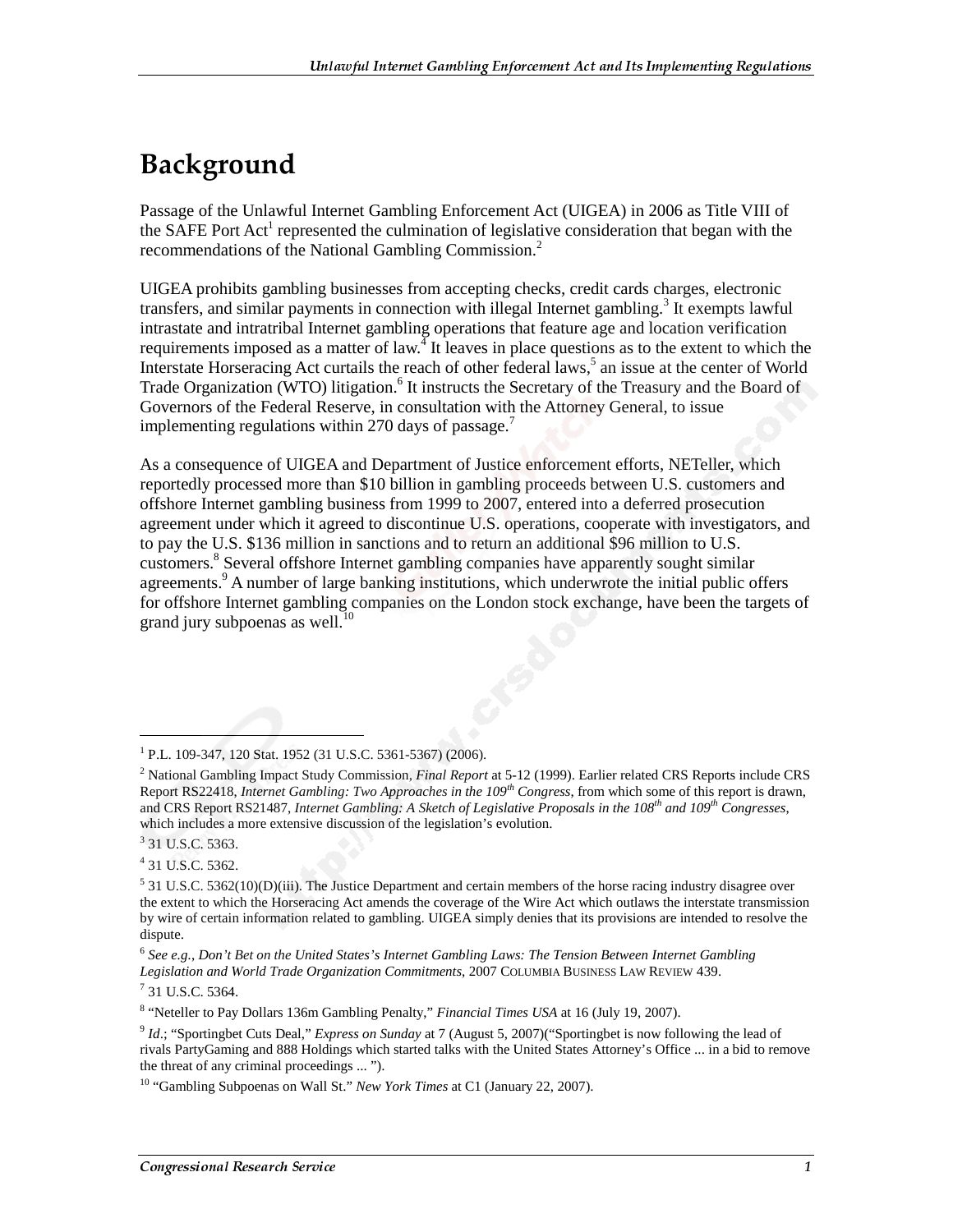## **Regulations Implementing UIGEA**

UIGEA calls for regulations that require "each designated payment system, and all participants therein, to identify and block or otherwise prevent or prohibit restricted transactions through the establishment of policies and procedures" reasonably calculated to have that result, 31 U.S.C. 5364(a). On October 4, 2007, the Board of Governors of the Federal Reserve System and the Treasury Department (the Agencies) issued proposed regulations implementing UIGEA, 72 *Fed. Reg.* 56680. The proposal invited commentators to suggest alternatives and critiques before the close of the comment period on December 12, 2007. The proposal offered to exempt substantial activities in those payment systems in which tracking is not possible now and in which it may ultimately not be feasible. It also noted that the two Agencies felt that they have no authority to compel payment system participants to serve lawful Internet gambling operators.<sup>11</sup> After taking into consideration the public comments on the proposed rule and consulting with the Department of Justice (as required by the UIGEA), the Agencies adopted a final rule implementing the provisions of the UIGEA, 73 *Fed. Reg.* 69382 (November 18, 2008); the rule is effective January 19, 2009, with a compliance date of December 1, 2009.

#### **Designated Payment Systems & Due Diligence**

The final rule identifies five relevant payment systems that could be used in connection with, or to facilitate, the "restricted transactions" used for Internet gambling: Automated Clearing House System (ACH), card systems, check collection systems, money transmitting business, and wire transfer systems, new 31 C.F.R. §132.3. The rule defines a "restricted transaction" to mean any transactions or transmittals involving any credit, funds, instrument, or proceeds that the UIGEA prohibits any person engaged in the business of betting or wagering from knowingly accepting, in connection with the participation of another person in unlawful Internet gambling, new 31 C.F.R. §132.2(y). However, the rule does *not* provide a regulatory definition of the term "unlawful Internet gambling," and instead uses the UIGEA's definition, which relies on underlying federal or state gambling laws. $^{12}$ 

While the Agencies expect that card systems will find that using a merchant and transaction coding system is "the method of choice" to identify and block restricted transactions, the Agencies felt that the most efficient way for other designated payment systems to comply with the UIGEA is through "adequate due diligence by participants when opening accounts for commercial customers to reduce the risk that a commercial customer will introduce restricted transactions into the payment system in the first place," 73 *Fed. Reg.* 69394 (November 18, 2008).

j

<sup>&</sup>lt;sup>11</sup> "Some payment system operators have indicated that, for business reasons, they have decided to avoid processing any gambling transactions, even if lawful, because among other things, they believe that these transactions are not sufficiently profitable to warrant the higher risk they believe these transactions pose." The Agencies do not believe UIGEA authorizes them to countermand such a decision, 72 *Fed. Reg.* 56688 (October 4, 2007).

<sup>&</sup>lt;sup>12</sup> "Unlawful Internet gambling means to place, receive, or otherwise knowingly transmit a bet or wager by any means which involves the use, at least in part, of the Internet where such bet or wager is unlawful under any applicable Federal or State law in the State or Tribal lands in which the bet or wager is initiated, received, or otherwise made. The term does not include placing, receiving, or otherwise transmitting a bet or wager that is excluded from the definition of this term by the Act as an intrastate transaction or an intra-tribal transaction, and does not include any activity that is allowed under the Interstate Horseracing Act of 1978." 31 C.F.R. § 132.2(bb).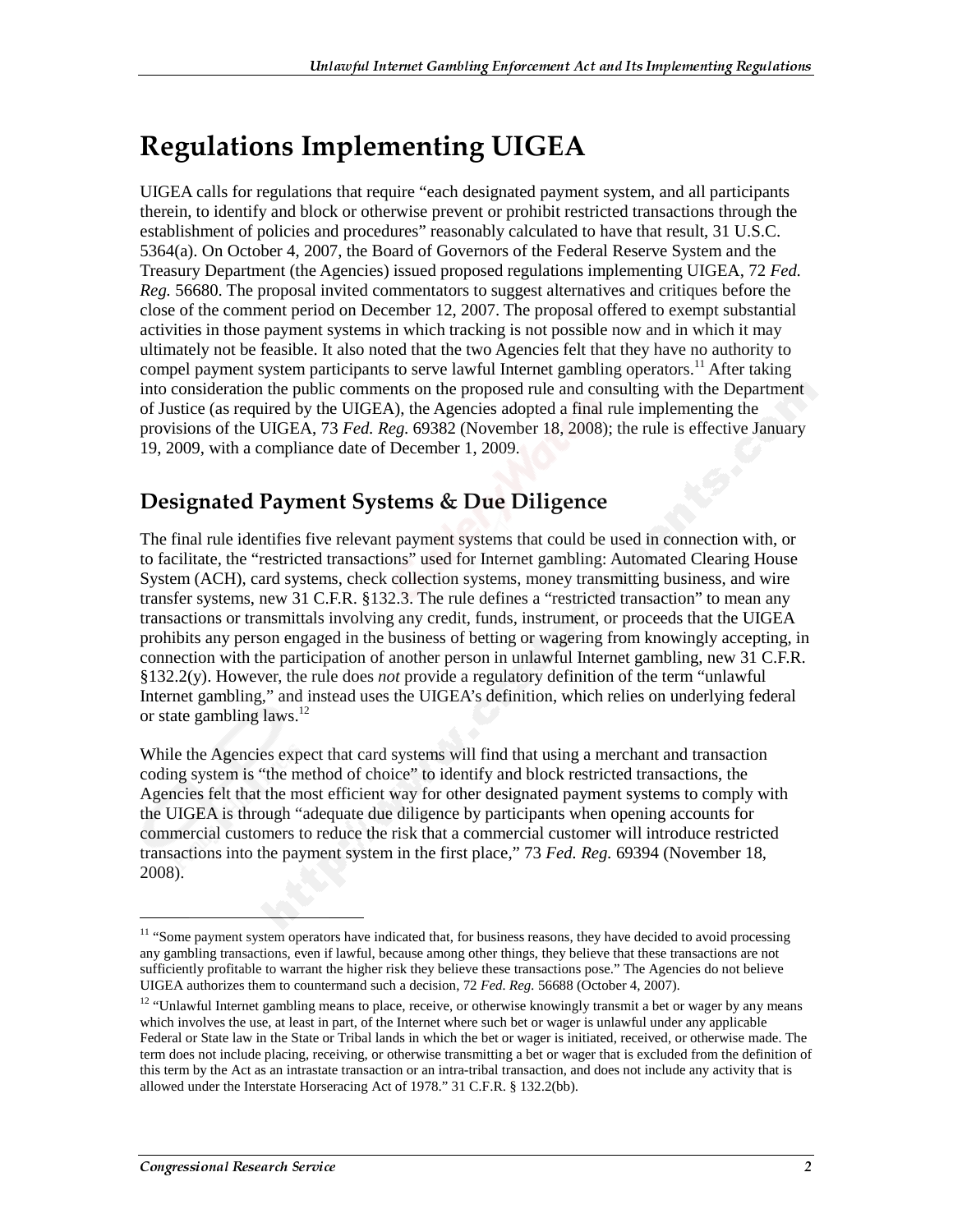The rule directs participants in the designated systems, unless exempted, to "establish and implement written policies and procedures reasonably designed to identify and block or otherwise prevent or prohibit restricted transactions," new 31 C.F.R. §132.5(a), and then provides nonexclusive examples of reasonably compliant policies and procedures for each system, new 31 C.F.R. §132.6. Participants may comply by adopting the policies and procedures of their payments system or by adopting their own, new 31 C.F.R. §§132.5(b), 132.6(a). Participants that establish and implement procedures for due diligence of their commercial customer accounts or commercial customer relationships will be considered in compliance with the regulation if the procedures include the following steps, new 31 C.F.R. § 132.6(b):

- 1. At the establishment of the account or relationship, the participant conducts due diligence of a commercial customer and its activities commensurate with the participant's judgment of the risk of restricted transactions presented by the customer's business.
- 2. Based on its due diligence, the participant makes a determination regarding the risk the commercial customer presents of engaging in an Internet gambling business. Such a determination may take one of the two courses set forth below:
	- a. The participant determines that the commercial customer presents a minimal risk of engaging in an Internet gambling business (such as commercial customers that are directly supervised by a federal functional regulator, $^{13}$  or an agency, department, or division of the federal government or a state government), or
	- b. The participant cannot determine that the commercial customer presents a minimal risk of engaging in an Internet gambling business, in which case it must obtain a certification from the commercial customer that it does not engage in an Internet gambling business. If the commercial customer does engage in an Internet gambling business, the participant must obtain: (1) documentation that provides evidence of the customer's legal authority to engage in the Internet gambling business and a written commitment by the commercial customer to notify the participant of any changes in its legal authority to engage in its Internet gambling business, and (2) a third-party certification that the commercial customer's systems for engaging in the Internet gambling business are reasonably designed to ensure that the commercial customer's Internet gambling business will remain within the licensed or otherwise lawful limits, including with respect to age and location verification.
- 3. The participant notifies all of its commercial customers that restricted transactions are prohibited from being processed through the account or relationship, "through a term in the commercial customer agreement, a simple notice sent to the customer, or through some other method, "73 *Fed. Reg.* 69393 (November 18, 2008).

j

<sup>&</sup>lt;sup>13</sup> The term "federal functional regulator" means—the Board of Governors of the Federal Reserve System; the Office of the Comptroller of the Currency; the Board of Directors of the Federal Deposit Insurance Corporation; (D) the Director of the Office of Thrift Supervision; (E) the National Credit Union Administration Board; and (F) the Securities and Exchange Commission. 15 U.S.C. §6809.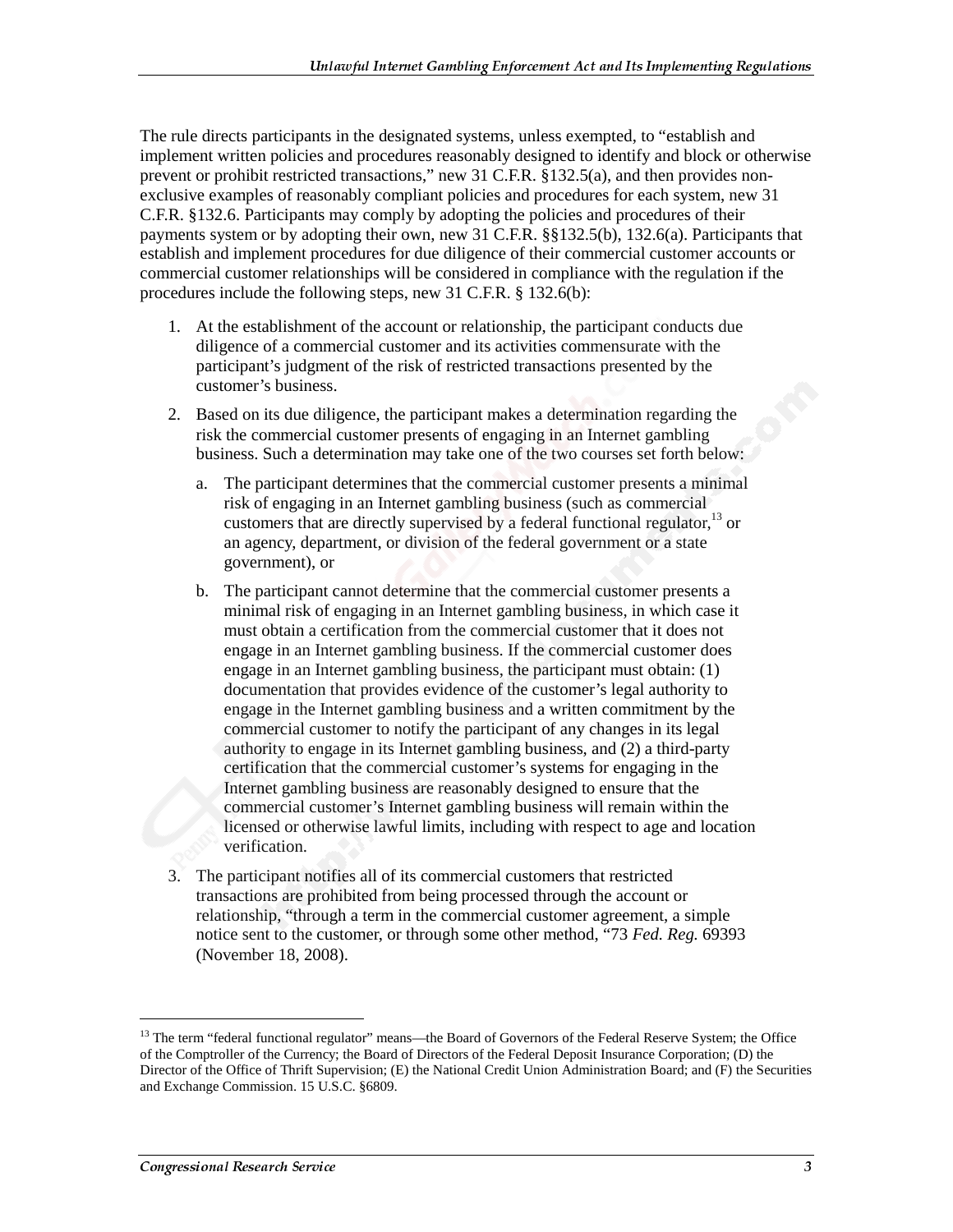### Non-exclusive Examples of Compliant Policies and Procedures

Of the five payment systems, a "card system" as understood by the regulations is one that settles transactions involving credit card, debit card, pre-paid card, or stored value product and in which the cards "are issued or authorized by the operator of the system and used to purchase goods or services or to obtain a cash advance," new 31 C.F.R. §132.2(f). Merchant codes are a standard feature of the system which permits the system to identify particular types of businesses, 71 *Fed. Reg.* 56684 (October 4, 2007). There are no card system exemptions from the regulations' requirements. Examples of reasonably compliant policies and procedures feature due diligence and prophylactic procedural components. The standards involve screening merchants to determine the nature of their business, a clause prohibiting restricted transactions within the merchant agreement, as well as maintaining and monitoring a business coding system to identify and block restricted transactions, new 31 C.F.R. §132.6(d).

"Money transmitting businesses" are entities such as Western Union and PayPal that are in the business of transmitting funds, 71 *Fed. Reg.* 56684 (October 4, 2007). They too are without exemption from the UIGEA implementing regulations. Examples of acceptable policies and procedures for money transmitting businesses feature procedures to identify the nature of a subscriber's business, subscriber agreements to avoid restricted transactions, procedures to check for suspicious payment patterns, and an outline of remedial actions (access denial, account termination)<sup>14</sup> to be taken when restricted transactions are found, new 31 C.F.R. §132.6(f).

The regulations contain exemptions in varying degrees for the other payment systems. In essence, because of the difficulties of identifying tainted transactions, they limit requirements to those who may deal directly with the unlawful Internet gambling businesses. In the case of "check collection systems," the coded information available to the system with respect to a particular check is limited information identifying the bank and account upon which the check is drawn, and the number and amount of the check, 72 *Fed. Reg*. 56687 (October 4, 2007). Information identifying the payee is not coded and a "requirement to analyze each check with respect to the payee would substantially ... reduce the efficiency of the check collection system," 72 *Fed. Reg*. 56687 (October 4, 2007). Consequently, the final rule exempts all participants in a particular check collection through a check collection system except for "the first U.S. institution to which a check is transferred, in this case the institution receiving the check deposit from the gambling business,"72 *Fed. Reg*. 56687 (October 4, 2007)—namely, the depositary bank, new 31 C.F.R.  $$132.4(b).$ 

Banks in which a payee deposits a check are covered by the regulations as are banks which receive a check for collection from a foreign bank. The rule offers examples for both circumstances. In the case of a check received from a foreign bank, examples of a depositary bank's reasonably compliant policies and procedures are procedures to inform the foreign banking office after the depositary bank has actual knowledge<sup>15</sup> that the checks are restricted transactions (such actual knowledge being obtained through notification by a government entity

 $\overline{a}$ 

<sup>&</sup>lt;sup>14</sup> However, "[a]s the examples in the rule are non-exclusive, a system or participant may choose to include fines in its policies and procedures where appropriate." 73 *Fed. Reg.* 69393 (November 18, 2008).

<sup>&</sup>lt;sup>15</sup> "Actual knowledge" is defined by the regulation to mean, with respect to a transaction or commercial customer, "when a particular fact with respect to that transaction or commercial customer is known by or brought to the attention of (1) an individual in the organization responsible for the organization's compliance function with respect to that transaction or commercial customer, or (2) an officer of the organization." 31 C.F.R. §132.2(a).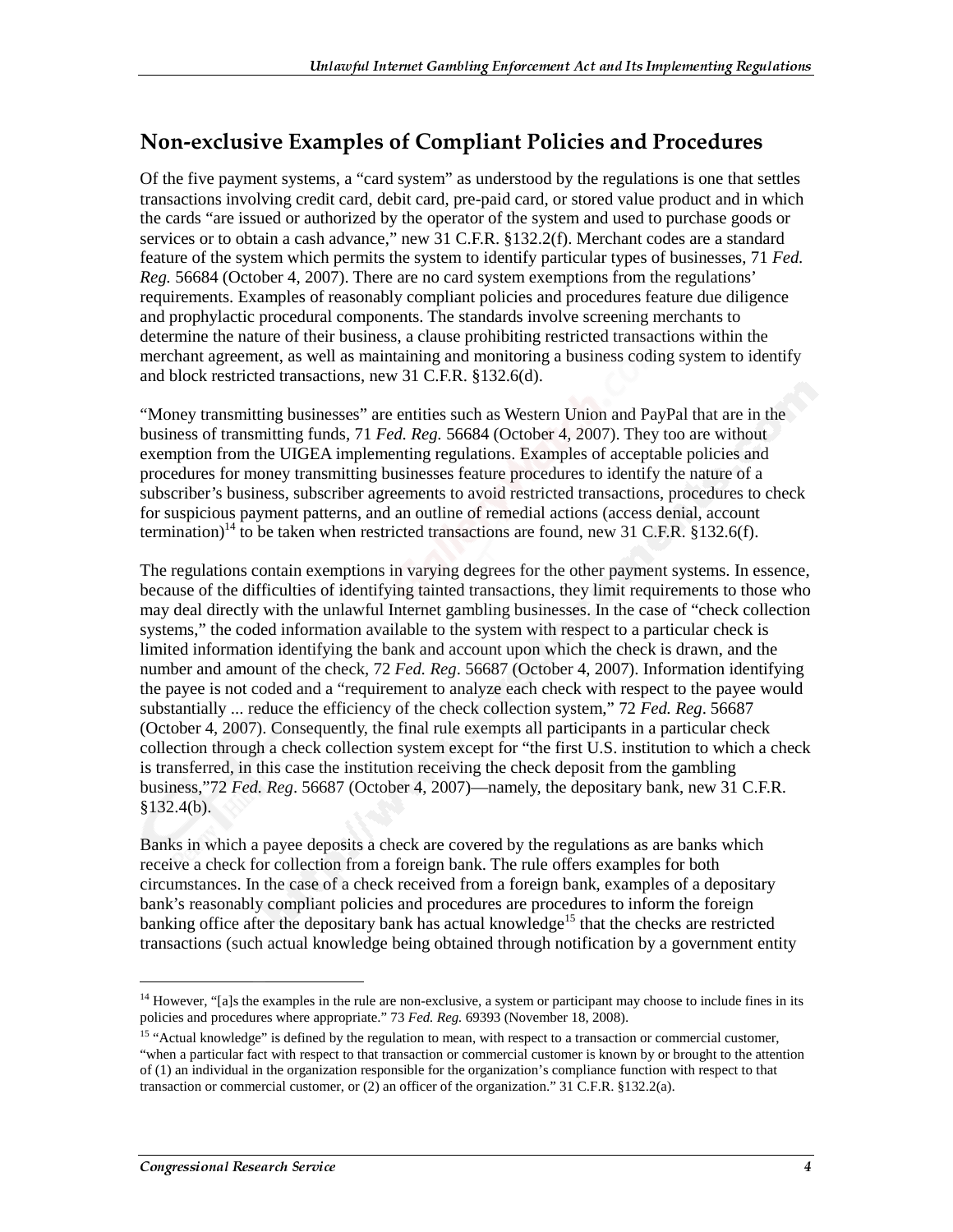such as law enforcement or a regulatory agency), new 31 C.F.R.  $\S$ 132.6(e)(2). In the purely domestic cases, examples of reasonably compliant policies and procedures would include (1) due diligence in establishing and maintaining customer relations sufficient to identify the nature of a customer's business, and to provide for a prohibition on tainted transactions in the customer agreement, and (2) remedial action (refuse to deposit a check; close an account) should a tainted transaction be unearthed, new 31 C.F.R.  $$132.6(e)(1)$ .

"Wire transfer systems" come in two forms. One involves a large volume transactions between banks; the second, customer-initiated transfers from one bank to another, 72 *Fed. Reg*. 56685 (October 4, 2007). Like the check collection systems, under current practices only the recipient bank is in a realistic position to determine the nature of the payee's business. The Agencies sought public comments on whether additional safeguards should be required of the initiating bank in such cases, 72 Fed. Reg. 56687 (October 4, 2007), but ultimately decided to exempt all but the bank receiving the transfer, new 31 C.F.R. §132.4(d).

Banks that receive a wire transfer (the beneficiary's bank) are covered by the regulations, and examples of reasonably compliant policies and practices resemble those provided for check collection system participants: know your customer, have a no-tainted transaction customer agreement clause, and have a remedial procedure (transfer denied; account closed) when tainted transactions surface, new 31 C.F.R. §132.6(g).

The "Automated Clearing House System" (ACH) is a system for settling batched electronic entries for financial institutions. The entries may be recurring credit transfers such as payroll direct deposit payments or recurring debit transfers such as mortgage payments, 72 *Fed. Reg*. 56683 (October 4, 2007). The entries may also include one time individual credit or debit transfers, *Id.* Banks periodically package credit and debit transfers and send them to a ACH system operator who sorts them out and assigns them to the banks in which the accounts to be credited or debited are found, *Id.* Participants are identified not according to whether they are transferring credits or debits but according which institution initiated the transfer, i.e. originating depository financial institutions (ODFI) and receiving depository financial institutions (RDFI), *Id.* 

The final rule exempts all participants processing a particular transaction through an ACH system, except for the RFDI in an ACH credit transaction, the ODFI in an ACH debit transaction, and the receiving gateway operator that receives instructions for an ACH debit transaction directly from a foreign sender, new 31 C.F.R. §132.4(a). These entities are not exempt under the theory that in any tainted transaction they will be in the best position to assess the nature of the business of the beneficiary of the transfer and to identify and block transfers to unlawful Internet gambling operators, 72 *Fed. Reg*. 56686 (October 4, 2007). The ACH system operator, ODFIs in a credit transaction and RDFIs in a debit transaction are exempt from the regulations, however, *Id.*

The examples of ACH system reasonably compliant policies and procedures are comparable to those for check collection and wire transfer systems: in purely domestic cases, know your customer, have a no-tainted transaction customer agreement clause, have a remedial procedure (disallow origination of ACH debit transactions; account closed) when tainted transactions surface; in the case of receiving transfers from overseas, know your foreign gateway operator, have a no-tainted transaction agreement, have a remedial procedure (ACH services denied; termination of cross-border relationship) when tainted transactions surface, new 31 C.F.R. §132.6(c). The Agencies explained that U.S. participants processing *outbound* cross-border credit transactions (ACH credits and wire transfers) are exempted "because there are no reasonably practical steps that a U.S. participant could take to prevent their consumer customers from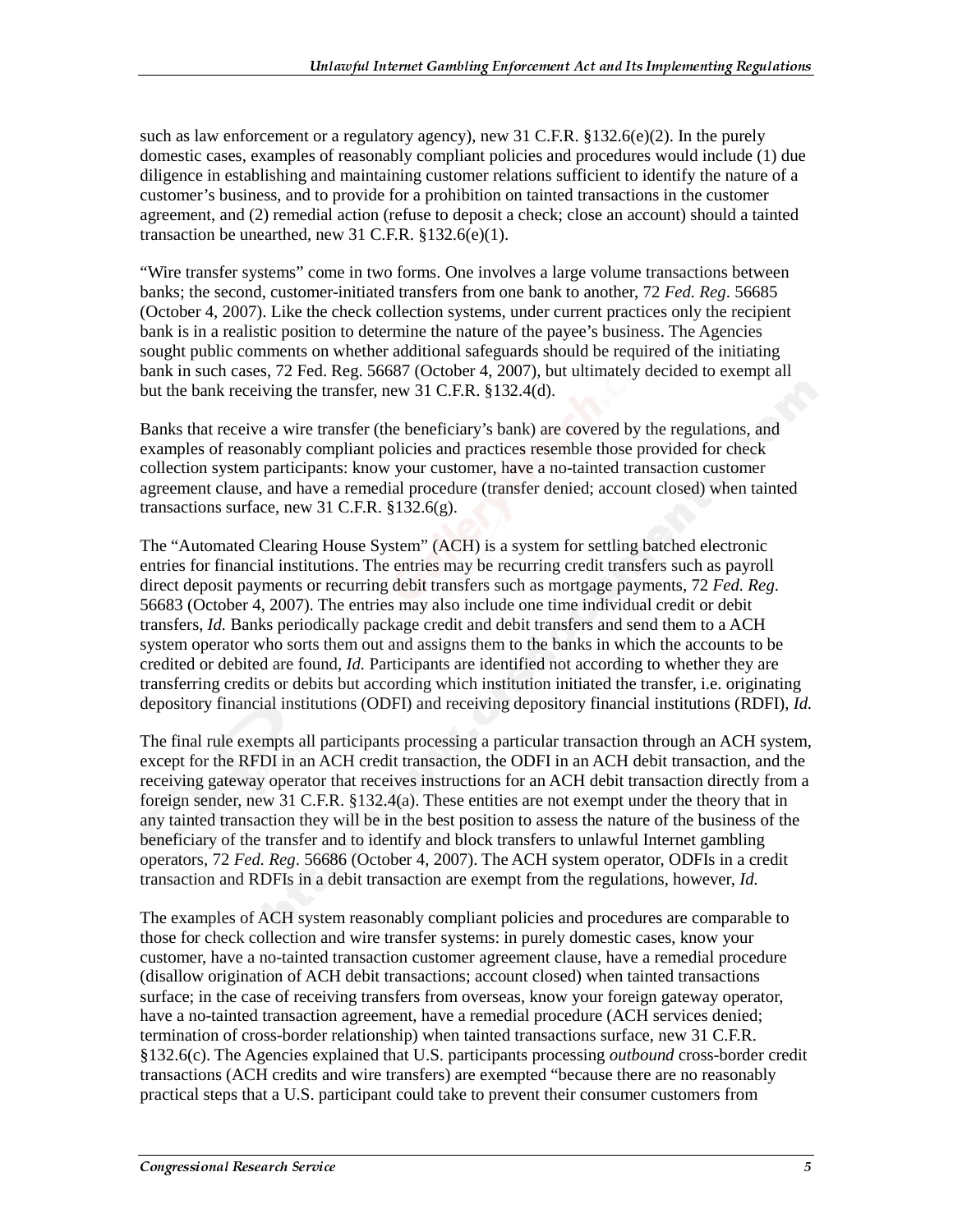sending restricted transactions cross-border," 73 *Fed. Reg.* 69389 (November 18, 2008). The Agencies explained that there is insufficient information to allow U.S. participants to identify and block restricted transactions in cross-border ACH credit transactions and sending wire transfers abroad, *Id.* 

#### Unlawful Internet Gambling Operators Watch List

In the proposed regulations, the Agencies had explained why they did not follow a list-ofunlawful-Internet-gamblers approach similar to that used to deny drug dealers and terrorists access to American financial services, similar to that administered by the Office of Foreign Assets Control (OFAC), 72 *Fed. Reg*. 56690 (October 4, 2007).

The OFAC system is a product of the International Economic Emergency Powers Act (IEEPA) which grants the President extraordinary powers to deal with foreign threats to the national security, foreign policy or economy of the United States.<sup>16</sup> The Presidents have exercised their powers under IEEPA to bar financial dealings with various identified drug dealers and terrorists among others.<sup>17</sup> OFAC maintains an online list of the dealers and terrorists subject to the freeze.<sup>18</sup> It might be thought that assembling a list of known unlawful Internet gambling operators and their fiscal accomplices might work just as well.

After considering the public comments on this issue, the Agencies concluded that maintaining such a list would be a time-consuming effort for which they lack the expertise, and they also questioned its effectiveness, 73 *Fed. Reg.* 69384 (November 18, 2008). The Agencies provided several reasons to support their position that the watch list would be inefficient and ineffective in preventing unlawful activity:

- Because the UIGEA does not precisely define what activities constitute unlawful Internet gambling, but rather refers to activities that are illegal under various federal or state gambling laws, creating such a list would require the Agencies to interpret those laws in a way that might "set up conflicts or confusion with interpretations by the entities that actually enforce those laws."
- The payment transactions may not necessarily be made payable to the business's listed name.
- The list might become quickly outdated to the extent that Internet gambling businesses could quickly change their payments information to evade the law.

### Proposals in the 110th Congress

Several bills were introduced in the  $110<sup>th</sup>$  Congress pertaining to internet gambling. The most extensive of these, the Internet Gambling Regulation and Enforcement Act of 2007 (H.R. 2046),

 $\overline{a}$ 

<sup>16 50</sup> U.S.C. 1701-1707.

<sup>17</sup> *See e.g.*, E.O. 12978, Blocking Assets and Prohibiting Transactions With Significant Narcotics Traffickers, 60 *Fed. Reg.* 54579 (October 21, 1995); E.O. 13219, Blocking Property of Persons Who Threaten International Stabilization Efforts in the Western Balkans, 66 *Fed. Reg.* 34777 (June 26, 2001).

<sup>18 31</sup> C.F.R. ch.V, App.A (July 1, 2006), available on November 1, 2007 at http://www.treasury.gov/offices/ enforcement/ofac/sdn/t11sdn.pdf.